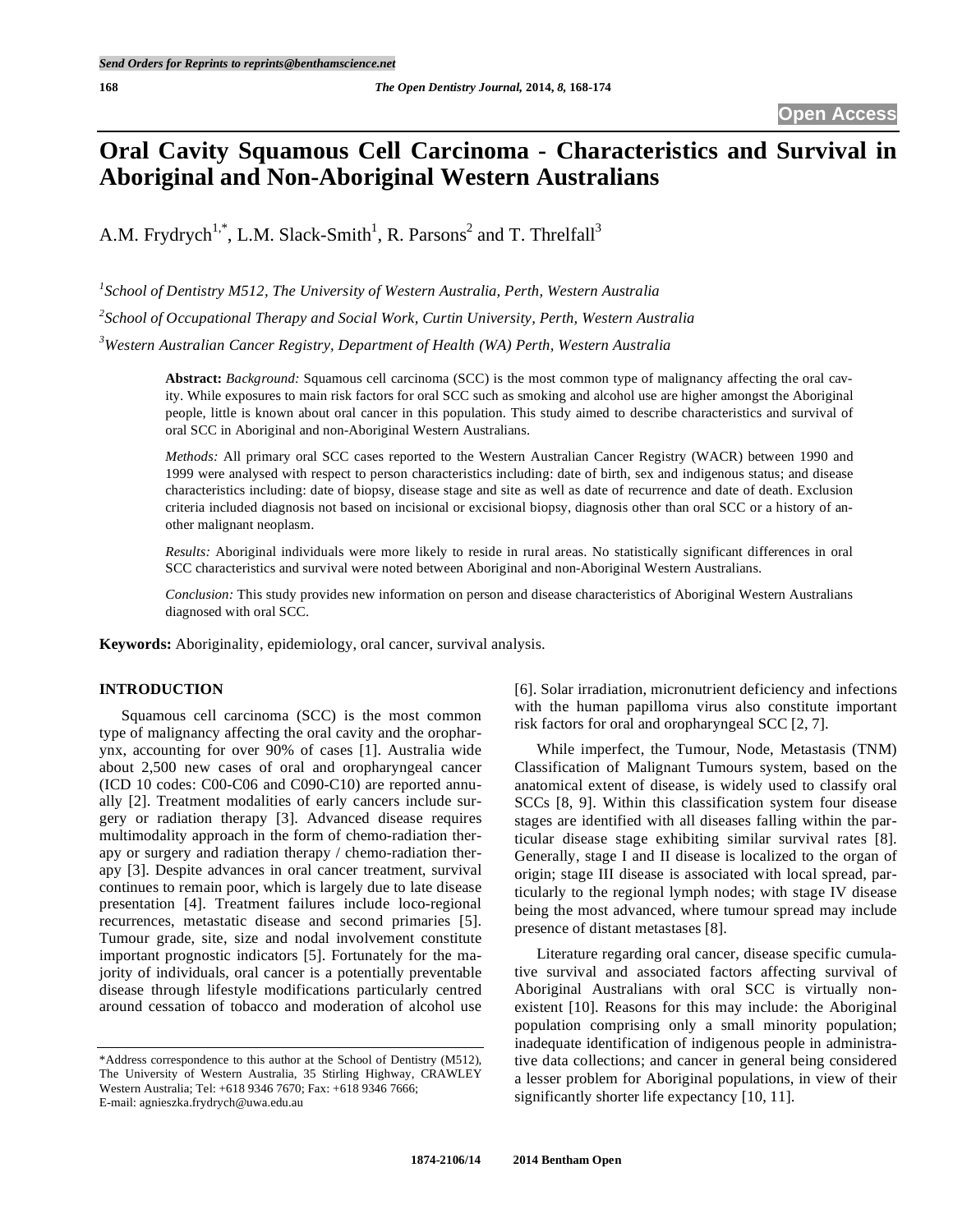## *Oral Cancer in Aboriginal and non-Aboriginal Western Australians The Open Dentistry Journal, 2014, Volume 8* **169**

It is widely accepted that exposures to the main risk factors for oral cancer such as smoking and alcohol use are higher in the Aboriginal population [12]. The remote residence of most Aboriginal individuals often limits access to appropriate medical services [13]. Difficulties in arranging transport and accommodation, the culturally foreign hospital environment and financial barriers constitute significant obstacles and are in part responsible for the significantly higher rates of hospital appointment cancellation and nonattendance as well as frequent hospital discharge against medical advice [13]. All these factors potentially impact on oral cancer incidence, disease presentation and survival of Aboriginal individuals.

The overall objective of this study was to describe Aboriginal oral cancer and investigate the 5-year survival and recurrence of oral SCC (restricted to ICD10 codes: C01- C06) in Aboriginal compared to non-Aboriginal population data using data available from the Western Australian Cancer Registry (WACR).

The specific aims were to:

- 1. Describe the person and disease characteristics of individuals diagnosed with oral SCC in Aboriginal compared to non-Aboriginal population.
- 2. Describe simple survival of individuals diagnosed with oral SCC in Aboriginal compared to non-Aboriginal population.

# **METHODS**

This was a retrospective, observational study and an extension of our previously published work [14]. We compared person and disease characteristics, time to recurrence and survival of individuals diagnosed with oral SCC in Aboriginal and non-Aboriginal populations. The study was an investigation of Aboriginal and non-Aboriginal population data from the WACR, comprising all primary oral SCC cases with a diagnosis made over a ten year period between  $1<sup>st</sup>$  of January 1990 and 31<sup>st</sup> of December 1999. Collection and use of data by the WACR are governed by the Health (Western Australian Cancer Register) Regulations 2011. According to the regulations, all cases of in situ neoplasms, invasive malignancies (except skin melanomas, SCCs and basal cell carcinomas) and benign central nervous system tumours must be reported to the WACR [15].

Data collected included: date of birth, sex, indigenous status, date of biopsy, disease stage (TNM classification), disease site (ICD10 codes: C01-C06), date of tumour recurrence and date of death. Where the WACR data were incomplete, individual's hospital medical records were also examined for the relevant information. Data pertaining to the disease stage were obtained from hospital records alone as these data were not collected by the WACR. For practical reasons extraction of medical records for data collection was limited to the Western Australia's three main pubic hospitals. For confidentiality reasons, details of the hospitals are not disclosed. Exclusion criteria included diagnosis not based on incisional or excisional biopsy; diagnosis other than oral SCC; and a history of any other malignant neoplasm diag**Table 1. Summary of reasons for exclusion of records.** 

| <b>Reasons for Exclusion</b>        | <b>No of Records Excluded</b> |  |  |
|-------------------------------------|-------------------------------|--|--|
| FNA based diagnosis                 | 17                            |  |  |
| Prior Cancer                        | 88                            |  |  |
| Prior and simultaneous cancer       | 3                             |  |  |
| Prior and later cancer              | 21                            |  |  |
| Simultaneous multiple cancers       | 4                             |  |  |
| Simultaneous and subsequent cancers | 3                             |  |  |
| Later cancer                        | 58                            |  |  |
| Carcinoma in situ                   | 3                             |  |  |
| Illegible records                   | 32                            |  |  |
| Missing records                     | 30                            |  |  |

nosed either prior to, simultaneously with or within the first five years following diagnosis of oral SCC.

Statistical Analysis System (SAS) 9.2 software was used for the descriptive and survival analyses. Kaplan Meier curves and Log-rank tests were used to compare the fiveyear survival of Aboriginal and non-Aboriginal oral SCC cases. Outcomes measured included:

- 1. Time (in years) from initial biopsy of oral SCC to carcinoma recurrence. Recurrences included local, regional and distant metastases.
- 2. Time (in years) from initial biopsy of oral SCC to carcinoma related death.
- 3. Time (in years) from initial biopsy of oral SCC to death from any cause.

Approvals for the study were obtained from the Human Research Ethics Committees of University of Western Australia, all participating hospitals, the Western Australian Aboriginal Health Information and Ethics Committee and the Department of Health WA.

## **RESULTS**

Between the 1st of January 1990 and the 31st of December 1999, 683 WACR records of oral SCC biopsy were identified for 656 individuals. One hundred and ninety seven records were excluded from the 683 WACR records, as these cases did not satisfy our eligibility criteria (Table **1**). Examination of hospital records led to exclusion of another 62 records due to the missing or illegible nature of the records. The person characteristics of these 62 excluded cases were comparable to those included for analysis (64% male, mean age: 63 years, 74% metropolitan, 5% Aboriginal). Table 1 summarises the particulars of all cases excluded. Four hundred and twenty four individuals satisfied our inclusion criteria. Of these, only 16 individuals were identified as Aboriginal (4%).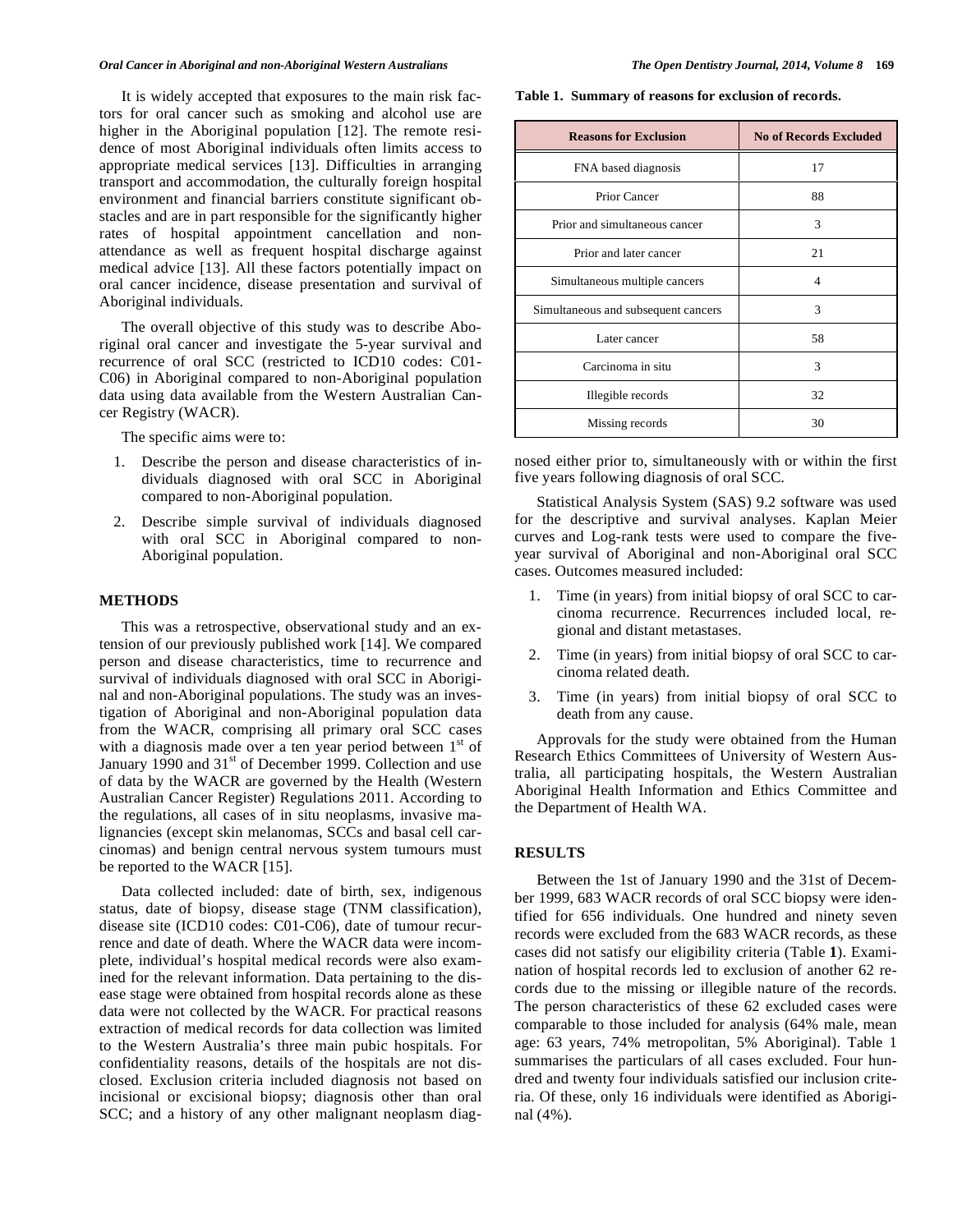### **Table 2. Aboriginal status by person and tumour characteristics.**

| Characteristic          | <b>Non-Aboriginal</b> |                                    | Aboriginal                  |                                    | p-value               |  |  |  |
|-------------------------|-----------------------|------------------------------------|-----------------------------|------------------------------------|-----------------------|--|--|--|
|                         | $\mathbf n$           | $\mathbf{0}_{\mathbf{0}}^{\prime}$ | $\mathbf n$                 | $\mathbf{0}_{\mathbf{0}}^{\prime}$ | (Fisher's Exact Test) |  |  |  |
| Person characteristics  |                       |                                    |                             |                                    |                       |  |  |  |
| Gender                  |                       |                                    |                             |                                    |                       |  |  |  |
| Male                    | 280                   | 68.6                               | $\,$ 8 $\,$                 | $50.0\,$                           | 0.1692                |  |  |  |
| Female                  | 128                   | 31.4                               | $\,8\,$                     | 50.0                               |                       |  |  |  |
|                         |                       | Age at diagnosis                   |                             |                                    |                       |  |  |  |
| $<\!\!40$               | 12                    | 3.0                                | $\sqrt{2}$                  | 12.5                               |                       |  |  |  |
| $40 - 49$               | 67                    | 16.5                               | $\overline{4}$              | 25.0                               |                       |  |  |  |
| 50-59                   | 100                   | 24.6                               | 6                           | 37.5                               |                       |  |  |  |
| 60-69                   | 123                   | 30.2                               | $\ensuremath{\mathfrak{Z}}$ | 18.8                               | 0.1158                |  |  |  |
| 70-79                   | 66                    | 16.2                               | $\boldsymbol{0}$            | $0.0\,$                            |                       |  |  |  |
| 80-89                   | $31\,$                | 7.6                                | $\mathbf{1}$                | 6.3                                |                       |  |  |  |
| $90+$                   | $\,8\,$               | $2.0\,$                            | $\boldsymbol{0}$            | $0.0\,$                            |                       |  |  |  |
| Metro/rural             |                       |                                    |                             |                                    |                       |  |  |  |
| Metro                   | 307                   | 75.3                               | $\sqrt{5}$                  | 31.3                               | 0.0004                |  |  |  |
| Rural                   | 101                   | 24.8                               | $11\,$                      | 68.8                               |                       |  |  |  |
| Country of birth        |                       |                                    |                             |                                    |                       |  |  |  |
| Australia               | 211                   | 51.7                               | 15                          | 93.8                               | 0.0006                |  |  |  |
| Other                   | 197                   | 48.3                               | $\mathbf{1}$                | 6.2                                |                       |  |  |  |
| Smoker                  |                       |                                    |                             |                                    |                       |  |  |  |
| Yes                     | 154                   | 37.8                               | $\boldsymbol{7}$            | 43.8                               | 0.8911                |  |  |  |
| $\rm No$                | 16                    | 3.9                                | $\boldsymbol{0}$            | $0.0\,$                            |                       |  |  |  |
| Missing                 | 238                   | 58.3                               | $\overline{9}$              | 56.3                               |                       |  |  |  |
| Disease characteristics |                       |                                    |                             |                                    |                       |  |  |  |
| Stage                   |                       |                                    |                             |                                    |                       |  |  |  |
| $\rm I$                 | $27\,$                | $6.6\,$                            | $\boldsymbol{0}$            | $0.0\,$                            | 0.5867                |  |  |  |
| $\rm II$                | $52\,$                | $12.8\,$                           | $\,1\,$                     | 6.3                                |                       |  |  |  |
| $\rm III$               | 35                    | 8.6                                | $\mathfrak{Z}$              | 18.8                               |                       |  |  |  |
| ${\rm IV}$              | 59                    | 14.6                               | $\sqrt{2}$                  | 12.5                               |                       |  |  |  |
| Missing                 | 235                   | 57.6                               | $10\,$                      | 62.5                               |                       |  |  |  |

Both gender and smoking showed no association with Aboriginal status. As expected, Aboriginal individuals were more likely to reside in non-urban areas (Table **2**). Although Aboriginal individuals appeared to be more likely to present with oral SCC at a younger age and with a more advanced disease stage, neither of these trends were statistically

significant (Table **2**), most probably because of the small numbers of Aboriginal subjects (insufficient power to detect a difference).

There appeared to be no statistical difference in 5-year survival between Aboriginal and non-Aboriginal subjects.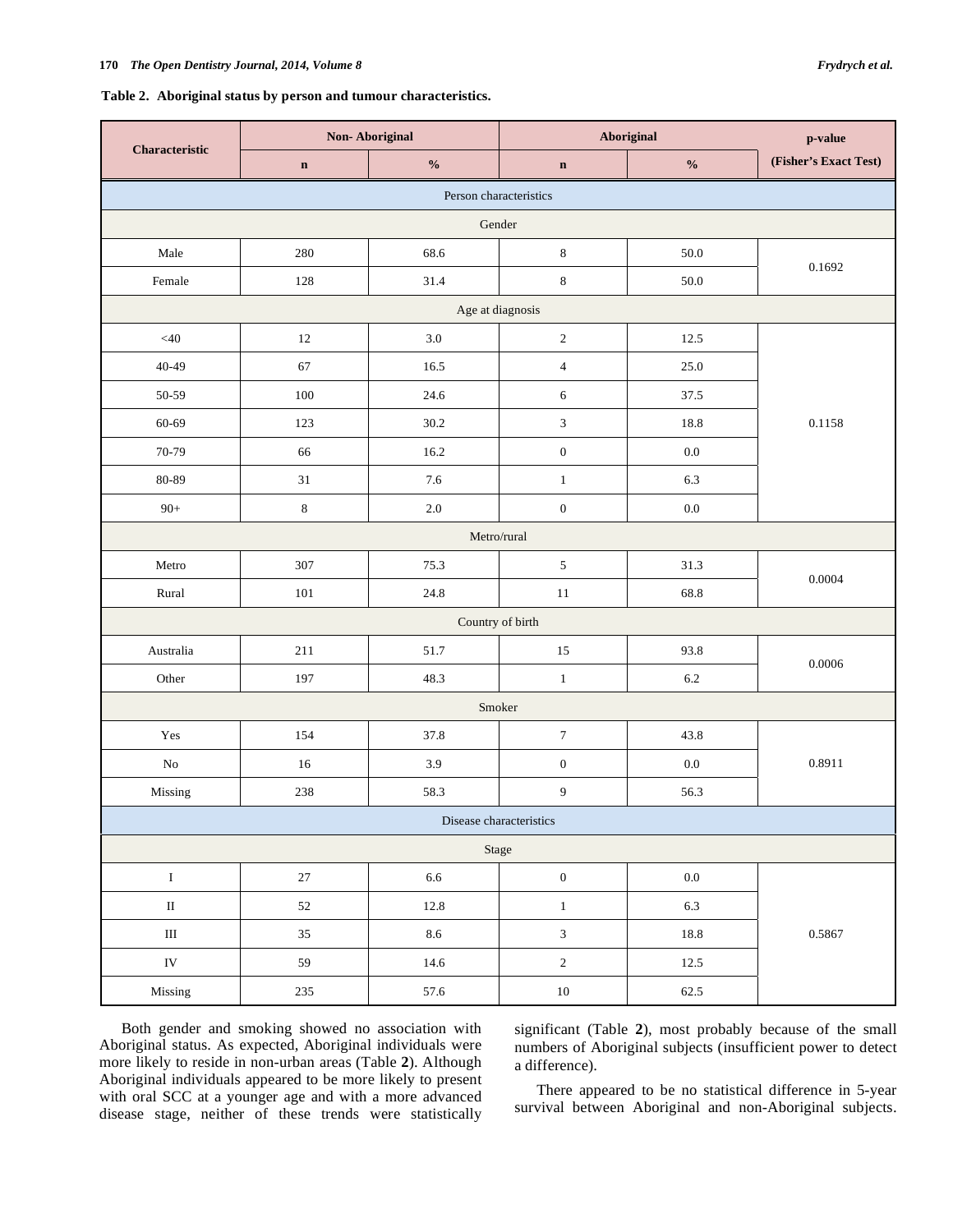## **Table 3. Aboriginal status and survival.**

|                                                              | Non-Aboriginal |               | Aboriginal  |               | p-value         |  |  |
|--------------------------------------------------------------|----------------|---------------|-------------|---------------|-----------------|--|--|
|                                                              | $\mathbf n$    | $\frac{0}{0}$ | $\mathbf n$ | $\frac{0}{0}$ | (Log-rank test) |  |  |
| Death from any cause (5 year follow-up period)               |                |               |             |               |                 |  |  |
| Yes                                                          | 229            | 56.1          | 8           | 50.0          | 0.8685          |  |  |
| No                                                           | 179            | 43.9          | 8           | 50.0          |                 |  |  |
| Cancer related death or recurrence (5 year follow-up period) |                |               |             |               |                 |  |  |
| Yes                                                          | 209            | 51.2          | 7           | 43.8          | 0.8282          |  |  |
| No                                                           | 199            | 48.78         | 9           | 56.3          |                 |  |  |
| Cancer related death (5 year follow-up period)               |                |               |             |               |                 |  |  |
| Yes                                                          | 179            | 43.9          | 6           | 37.5          | 0.7146          |  |  |
| No                                                           | 229            | 56.1          | 10          | 62.5          |                 |  |  |

Time to recurrence or death (cancer-related)



**Fig. (1).** Kaplan-Meier curves for Aboriginal and non-Aboriginal status. The outcome is time (years) from initial biopsy to cancer related death or recurrence.

This was the case for: death from any cause; cancer related death or recurrence (indicator of treatment failure); and cancer related death. (Table **3** and Figs. **1-3**).

# **DISCUSSION**

Oral SCC is the most common type of malignancy affecting the oral cavity [1] with tobacco smoking and alcohol use constituting the two main risk factors for this disease. Tobacco smoke contains in excess of sixty carcinogenic chemicals with N-nitrosonornicotine, 4-(methyl-nitrosamino)-1-(3 pyridyl)-1butanone and polycyclic aromatic hydrocarbons, in particular, being linked to oral cancer [1]. Alcoholic drinks are predominantly composed of ethanol, glucose and water. Acetaldehyde, a product of ethanol metabolism, is a DNA mutagen and responsible for the oral carcinogenic effect of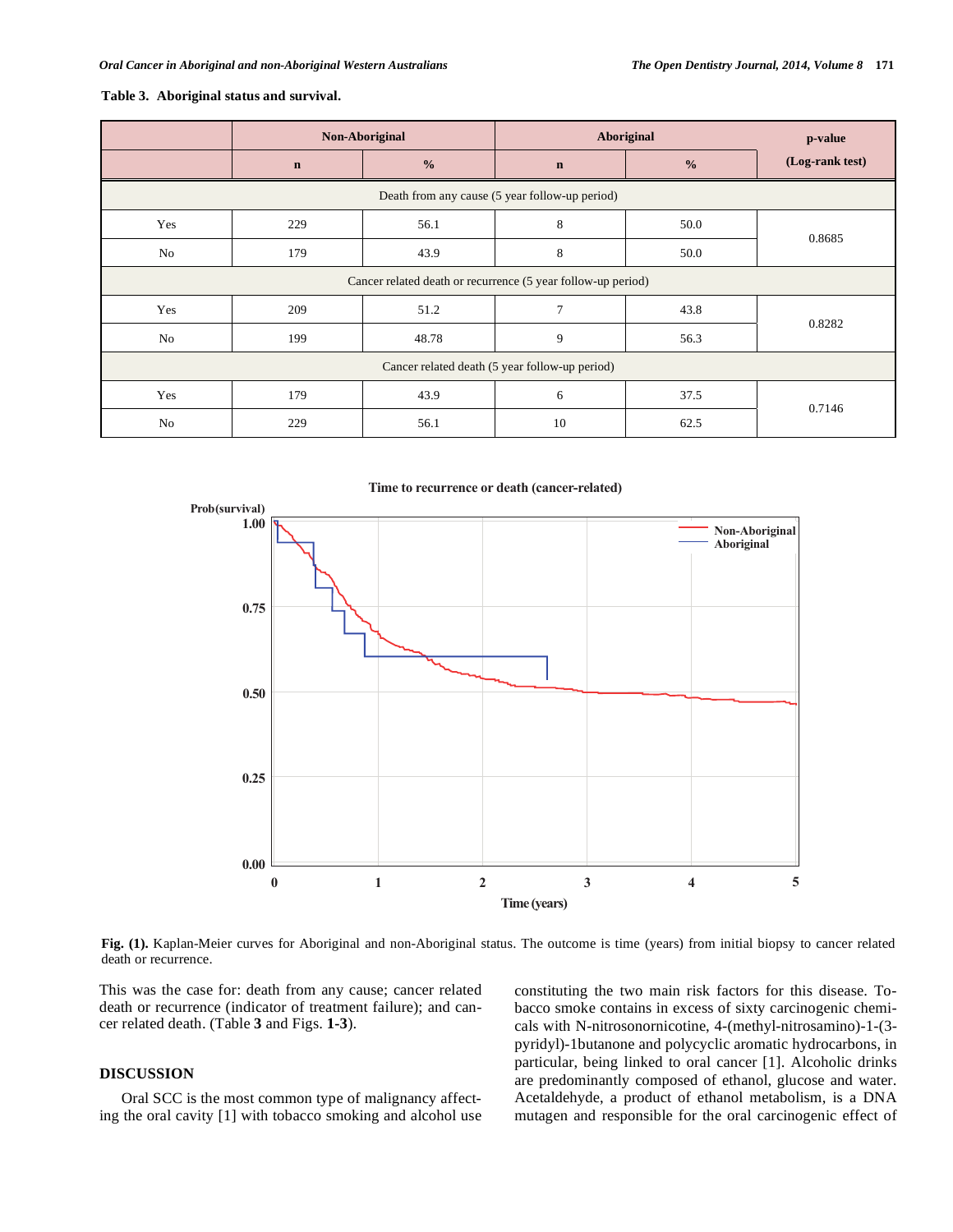

**Fig. (2).** Kaplan-Meier curves for Aboriginal and non-Aboriginal status. The outcome is time (years) from initial biopsy to cancer related death.



**Fig. (3).** Kaplan-Meier curves for Aboriginal and non-Aboriginal status. The outcome is time (years) from initial biopsy to death from any cause.

ethanol [1, 16]. Additional local and systemic oncogenic mechanisms attributed to ethanol intake include its ability to: act as a solvent and facilitate tissue entry of other carcinogens; damage cell membranes, increasing permeability; impair DNA repair mechanisms; impair carcinogen detoxification through hepatotoxicity; induce immunosuppression and predispose to malnutrition [16]. Some alcoholic beverages may also contain impurities such as N-nitrosodiethylamine and polycyclic aromatic hydrocarbons, further increasing their carcinogenic potential [16]. While Aboriginal individuals are at increased risk of substance misuse [12], surprisingly little is known about oral cancer in this population.

Over a ten year period from January 1990 to  $31<sup>st</sup>$  of December 1999, we were able to identify only 16 Aboriginal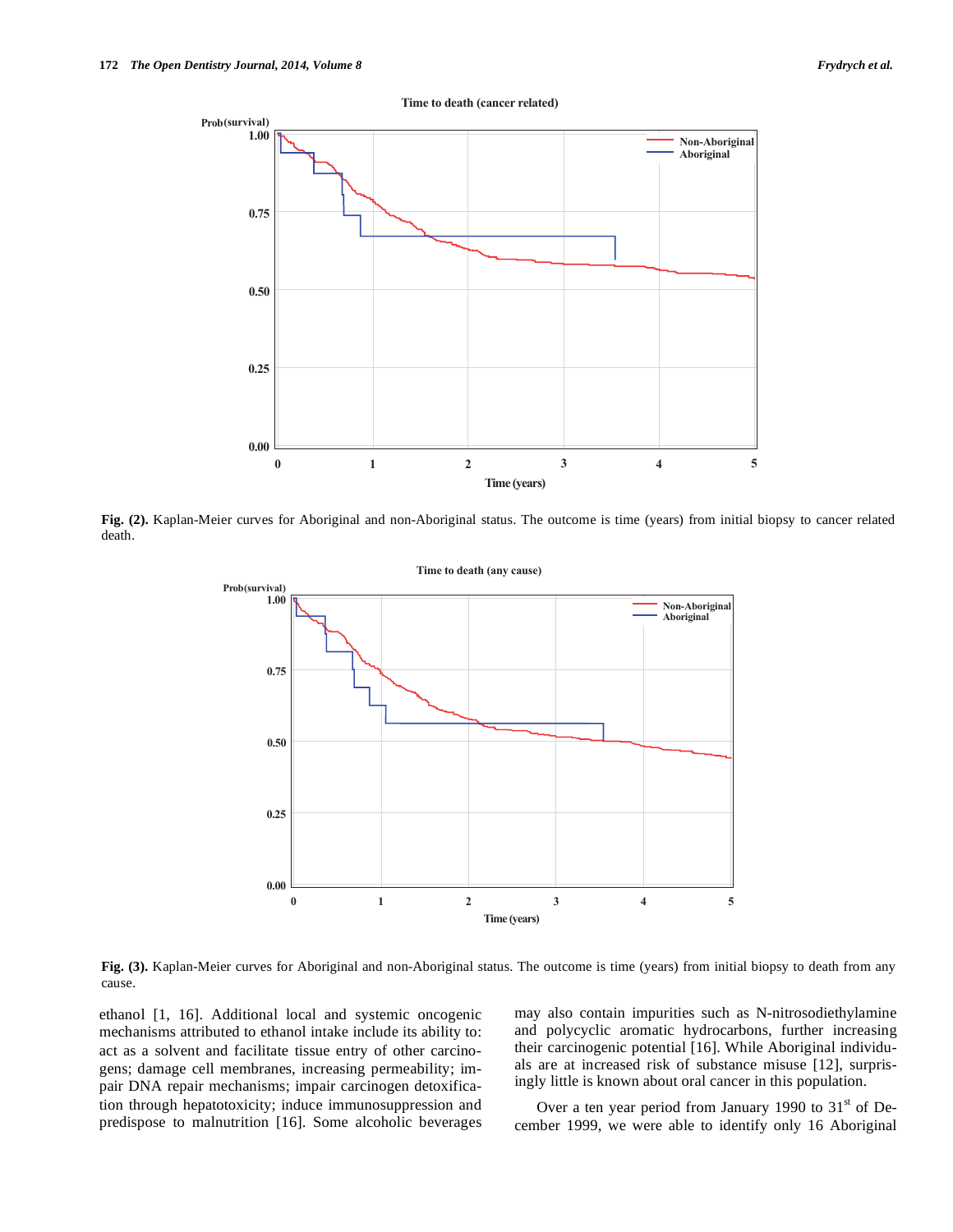individuals with oral SCC through the WACR. This small number can partially be explained by the very small Aboriginal population in Western Australia (3.8%) [10]. Concerns have also been raised in the literature regarding incorrect identification of Aboriginal individuals in cancer registries [10]. It is therefore possible that our figure of 16 individuals is an underestimation. Furthermore, oral cancer is a disease which predominantly affects older males, with the mean age of presentation occurring between the  $5<sup>th</sup>$  and  $8<sup>th</sup>$ decades of life [1]. The significantly reduced life expectancy of Aboriginal individuals may therefore also contribute to low rates of oral cancer in this population [10].

We limited our study to individuals with no prior, concurrent or subsequent cancer. We have done this as another diagnosis of a malignancy may have adversely influenced survival of individuals diagnosed with oral SCC. However further studies are required incorporating these individuals with co-morbidity.

No association was observed between Aboriginal and non-Aboriginal status and sex, nor between Aboriginal and non-Aboriginal status and smoking. This may again be explained by the very small numbers of Aboriginal individuals identified in our study population.

While not statistically significant, the trend towards decreasing oral SCC diagnosis amongst Aboriginal population with advancing age is probably due to their shortened life expectancy, which is about 17 years lower than that of other Australians [10]. The consequent trend towards an increased chance of oral SCC at a younger age for Aboriginal subjects, may also be exacerbated by their significantly higher smoking rates and higher risk alcohol exposures [17]. This is in keeping with previously published data on smoking related cancers where excess incidence and mortality is more apparent in indigenous Australians under 65 years of age, than in other similar aged Australians [18].

As expected, most Aboriginal individuals diagnosed with oral SCC resided in non-urban areas. The remote residence of this population adversely impacts on their access to appropriate medical services. Problems with transport, accommodation arrangements and alienating city hospital environments are well recognised barriers encountered by rural and remote Aboriginal individuals [13]. While this may in part explain the possible trend towards Aboriginal individuals presenting with a more advanced disease stage, the five year survival was not significantly different between the Aboriginal and non-Aboriginal populations. The survival and recurrence outcomes for Aboriginal people should be monitored in future studies in case differences between Aboriginal and non-Aboriginal populations emerge.

 This study is limited by the small numbers of Aboriginal individuals identified and by the quality of administrative records. Exclusion of a significant number of records from the final analysis was the result of incomplete hospital data and the importance of accurate medical records cannot be overemphasized. Data pertaining to the disease stage was particularly poorly recorded. For practical reasons extraction of medical records for data collection was limited to Western Australia's three main public hospitals. Records of 11% of relevant cases identified through WACR were held in other institutions.

#### **CONCLUSION**

This study provided new information on person and disease characteristics of Aboriginal and non-Aboriginal Western Australian individuals diagnosed with oral SCC. Although the number of Aboriginal individuals was small, there appeared no difference between Aboriginal and non-Aboriginal subjects in the profile of the disease or 5-year survival. While this observational study is underpowered to detect moderate differences, this largely descriptive study provides data which have not previously been published. Access to the WACR data was pivotal in this study. The importance of accurate medical records is emphasized. Future studies involving Aboriginal Australians in particular could include larger scale, multicentre studies.

# **CONFLICT OF INTEREST**

The authors confirm that this article content has no conflict of interest.

#### **ACKNOWLEDGEMENTS**

The authors would like to thank the WACR staff for their assistance in this project.

## **REFERENCES**

- [1] Johnson NW, Jayasekara P, Amarasinghe AA. Squamous cell carcinoma and precursor lesions of the oral cavity: epidemiology and aetiology. Periodontology 2000 2011; 57:19-37.
- [2] Australian Institute of Health and Welfare & Australasian Association of Cancer Registries. Cancer in Australia: an overview, 2012. Cancer Series No. 74. Cat. No. CAN 70. Canberra: AIHW, 2012.
- [3] Lubek JE, Clayman L. An update on squamous carcinoma of the oral cavity, oropharynx, and maxillary sinus. Oral Maxillofac Surg Clin North Am 2012; 24:307-16.
- [4] Scully C, Bagan J. Oral squamous cell carcinoma overview. Oral Oncol 2009; 45: 301-8.
- [5] Licitra L, Locati LD, Bossi P. Optimizing approaches to head and neck cancer. Metastatic head and neck cancer: new options. Ann Oncol 2008;19 Suppl 7: vii200-3.
- [6] Curado MP, Boyle P. Epidemiology of head and neck squamous cell carcinoma not related to tobacco or alcohol. Curr Opin Oncol 2013; 25: 229-34.
- [7] O'Rorke MA, Ellison MV, Murray LJ, Moran M, James J, Anderson LA. Human papillomavirus related head and neck cancer survival: A systematic review and meta-analysis. Oral Oncol 2012; 48:1191-201.
- [8] Sobin LH, Gospodarowicz MK, Wittekind C. TNM classification of malignant tumours. Oxford: Wiley & Sons 2009.
- [9] Patel SG, Lydiatt WM. Staging of head and neck cancers: is it time to change the balance between the ideal and the practical? J Surg Oncol 2008; 97(8): 653-7.
- [10] Cunningham J, Rumbold AR, Zhang X, Condon JR. Incidence, aetiology, and outcomes of cancer in Indigenous peoples in Australia. Lancet Oncol 2008; 9: 585-95.
- [11] Shahid S, Thompson SC. An overview of cancer and beliefs about the disease in Indigenous people of Australia, Canada, New Zealand and the US. Aust N Z J Public Health 2009; 33: 109-18.
- [12] Conigrave KM, Lee KS. Smoking or alcohol dependence among Indigenous Australians: treatment may be needed, not just education. Heart Lung Circ 2012; 21: 626-31.